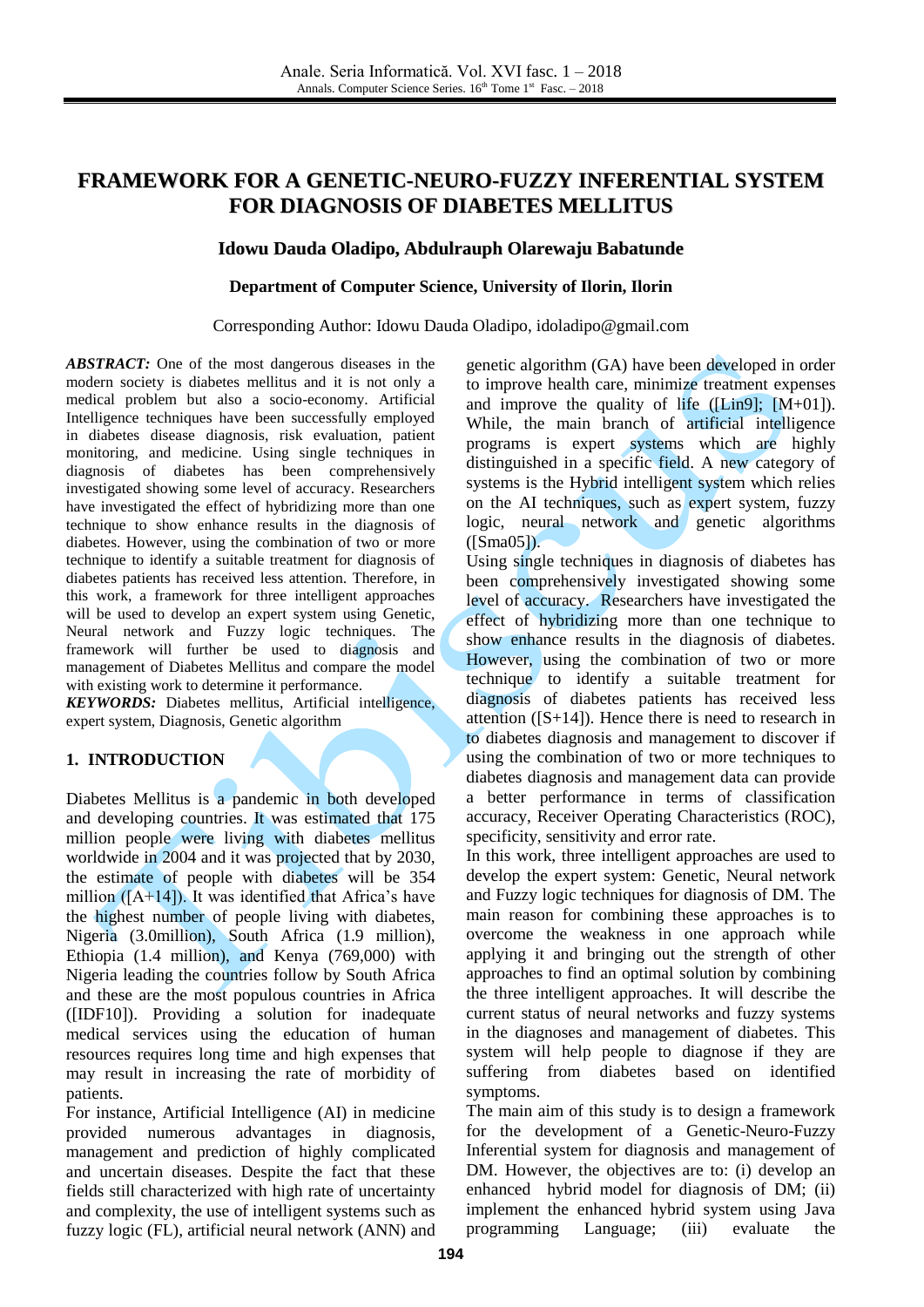performance of the designed enhanced hybrid model; and (v) make a comparison of the enhanced model with existing model for diagnosis of DM.

# **2. LITERATURE SURVEY**

Over the years, various intelligent system techniques have been applied to diagnose and predict diabetes and its complications. Most of these works reported employs used AI (i.e. Expert system, Fuzzy logic, Artificial Neural Networks, and Genetic algorithm or mixed of these techniques between the previous ones. For instance, ([KD11]) proposed fuzzy logic expert system. Triangular membership functions with Madani's inference are used in fuzzy verdict mechanism. Defuzzification was used to convert the fuzzy values into crisp values. The mechanism was used to execute rules and make a decision on the possibility of individuals suffering from diabetes and to present the knowledge with descriptions. The results of the experiment indicated that the system can be used to analyze data and further transfer the acquired information into the knowledge to simulate the thinking process of medical personnel ([OSA17]). ([AOA11]) forecasting diabetic mellitus using ANN. Learning and testing of 768 patients data was tested using the back-propagation algorithm and 268 patients are diagnosed with diabetes. The data was trained to adjust the weights to reduce the error measured between the desired output and the actual output, which stops when it reaches a sufficiently low value. To ANN toolbox in MATLAB was used to analyze the data. Eight inputs and four outputs were tested and compared the results in terms of error. The result obtained will provide solutions to the physician personnel to determine the existence of diabetes in a patient, which is much easier rather than doing a blood test.

([KD11]) classifier diabetic retinopathy in fundus images by developed an automated classifier system. The authors used Adaptive Neuro-Fuzzy Inference System (ANFIS) to differentiate between normal and non-proliferative eyes. ANFIS was trained using the least squares with combinations of Back propagation. The system provided best classification system that can be used as screening tool to analyze and diagnosis retinal images. ([Har10]) used new method to diagnose diabetes disease. The author used principal component analysis (PCA) with (ANFIS), the expert system improve the diagnostic accuracy of the disease. The approach has two stages. The 8 features is reduced to 4 features using PCA in the first stage. The ANFIS was used in diagnosis of diabetes disease as system classifier in the second stage. The proposed system recorded 89.4% classification accuracy.

([TS15]) adopted a fuzzy logic expert system to

classifier the Pima Indian Diabetes this was done to improve classification accuracy. The authors used a hybrid system that consists of two AI, (i.e. fuzzy logic and artificial neural network). The Fuzzy neural network (FNN) trained using a back propagation algorithm. Age and blood pressure was used as inputs by divided it into two fuzzy-like; the rest were used as crisp data. The first stage of the proposed model is standardizing the crisp input values and feeding them to the first ANN (ANN1).

After fuzzified, their values were send to FNN and the result is defuzzified. Then obtained results of ANN1 and FNN are used in the second ANN (ANN2) to compute the ultimate output. If the obtained output value is different from the tangible value, the process will be repeated until satisfactory results are reached by change the weights of the networks. The evaluation of the system was measured using k-fold validation and an accuracy of 84.24% is recorded. The proposed hybrid intelligent system used the fuzzy expert system in addition to the neural network based. The inputs have separated into a couple of groups: fuzzy such as blood pressure and medical tests and rest are deemed to be crisp data. Fuzzy system is applied to integrate the fuzzy inputs then feeding them to ANN together with the crisp inputs. ANN has been used for the prediction of DM.

# **3. PROPOSED GENETIC-NEURO-FUZZY SYSTEM**

This section presents design of the system's architecture and procedures performed by each component of the architecture during diagnosis. Components of the architecture are presented in the database, Neuro-Fuzzy-Genetic Inference Engine, and Decision Support Engine. The database serves as a storage location where symptoms of the patient is keyed into the system and based on the weights of the symptoms are stored. The knowledge based of the system is divided into two components (i.e. inference engine) namely a scheduler and an interpreter; for scheduling the rules to be fired and fires the rules using forward chain respectively. It applies Neuro-Fuzzy-Genetic rules to make decision on diseases.

# **3.1 Neural Network (NN)**

Neural Network has the capability of capturing domain knowledge from available indicators and capable of handling both continuous and discrete data. Neural network is used to train and test the designed fuzzy system this was done to improve the performance of the overall system. The Neural network component is made up of variables that consists the diabetes symptoms of patients. Each diagnosis variable has a weight Wi which shows its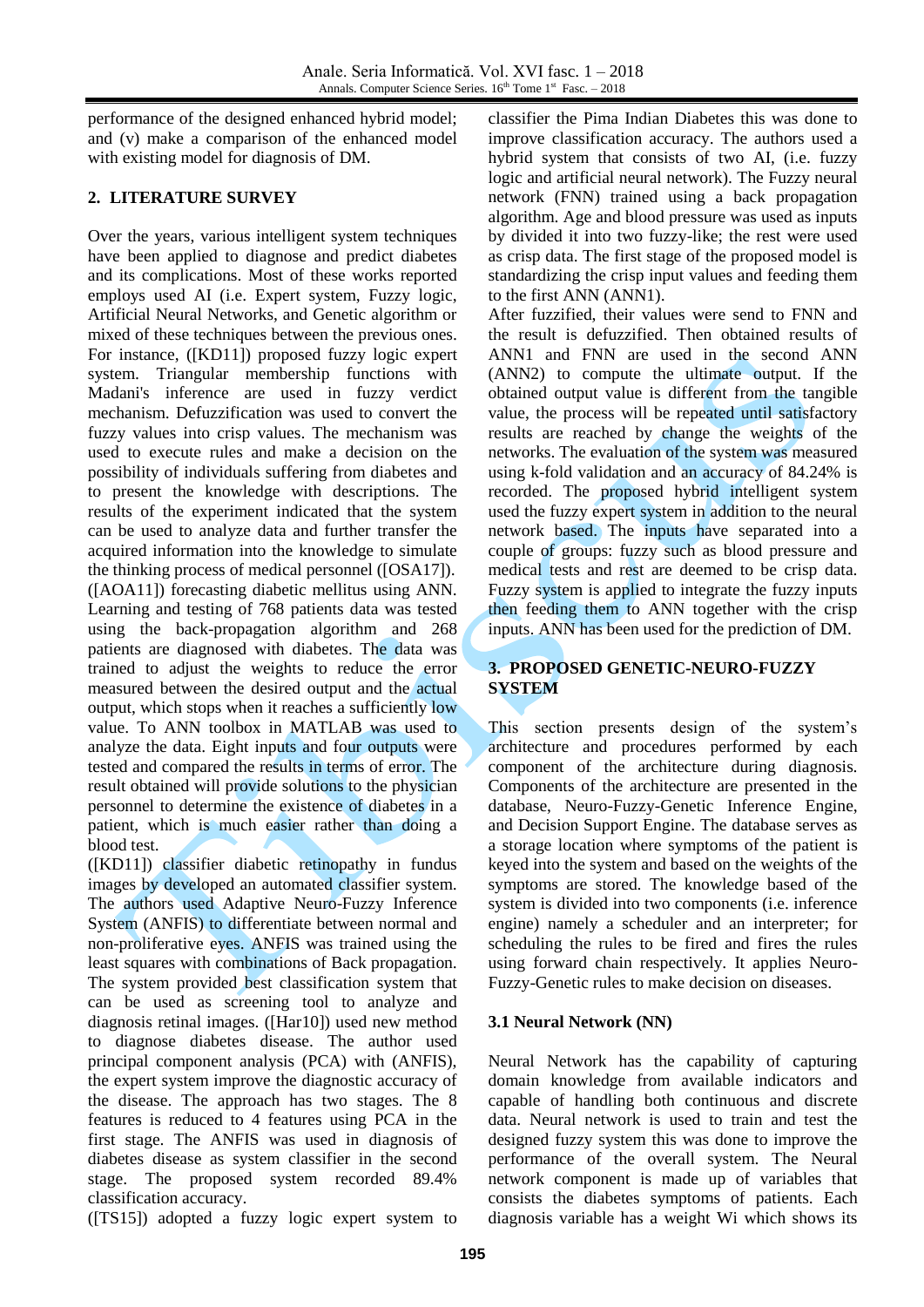contribution in the diagnosis process. The raw information obtained from patients is fed into NN via input layer and participation of each category of variables is determined at a hidden layer of the network using:

$$
CAT_i = \sum_{i}^{n} A_i * W_{Ai}
$$
 (1)

Where CATi is ith category of variable, n is number of variables in CATi, and Ai is the ith diagnosis variable with weight WAi. Result of the output layer represents the total output of diagnosis by Neural Network component of the architecture. The output result is illustrated in equation (2)

$$
Output_{Neural Network} = \sum_{i}^{n} CAT_i * W_{CATi} \tag{2}
$$

Where WCATi is the connection weight of CATi.

# **3.2 FUZZY LOGIC**

Fuzzy logic used a superset conventional Boolean logic, which have the capability of handling imprecise (vague) and incomplete data that associated with medical records. It resembles human decision making with its ability to work from approximate reasoning and ultimately find a precise solution to a given problem. The process of diagnosis and management of diabetes by the fuzzy logic involves the following stages:

- The input variables such as sign, symptoms and laboratory test results (Fuzzification).
- Building of fuzzy rule base.
- The inference engine (decision making logic of the fuzzy logic component).
- The inference engine output changed into crisp values (Defuzzification).

# **3.2.1 Algorithm for Fuzzy logic**

Step 1: Input crisp values of glucose, INS, BMI, DPF and age.

Step 2: Set the triangular membership function for the fuzzy number.

Step 3: Build the fuzzy numbers for glucose, INS, BMI, DPF and age for input set & output set

Step 4: Execute Mamdani's Fuzzy inference method. Step 5: Input the rules and calculate the matching degree of rule with "OR" fuzzy disjunction for fuzzy input set (Glucoselow, Glucosemedium, Glucosehigh, INSlow, INSmedium, INShigh, BMIlow, BMImedium, BMIhigh, DPFlow, DPFmedium, DPFhigh, Ageyoung, Agemedium, Ageold).

Step 6: Compute the aggregation of the fired rules for fuzzy output set DM (DMverylow, DMlow, DMmedium, DMhigh, DMveryhigh).

Step 7: Defuzzify into the crisp values by:

$$
z^* = \frac{\int \mu A(z).z dz}{\int \mu A(z) dz}
$$
 (3)

Where,  $\int$  denotes algebraic integration,  $\mu A(z)$  means the number of fuzzy numbers of the output fuzzy variable DM and z represents the weight for  $\mu A(z)$ . Step 8: Represent the knowledge in human language form.

End.

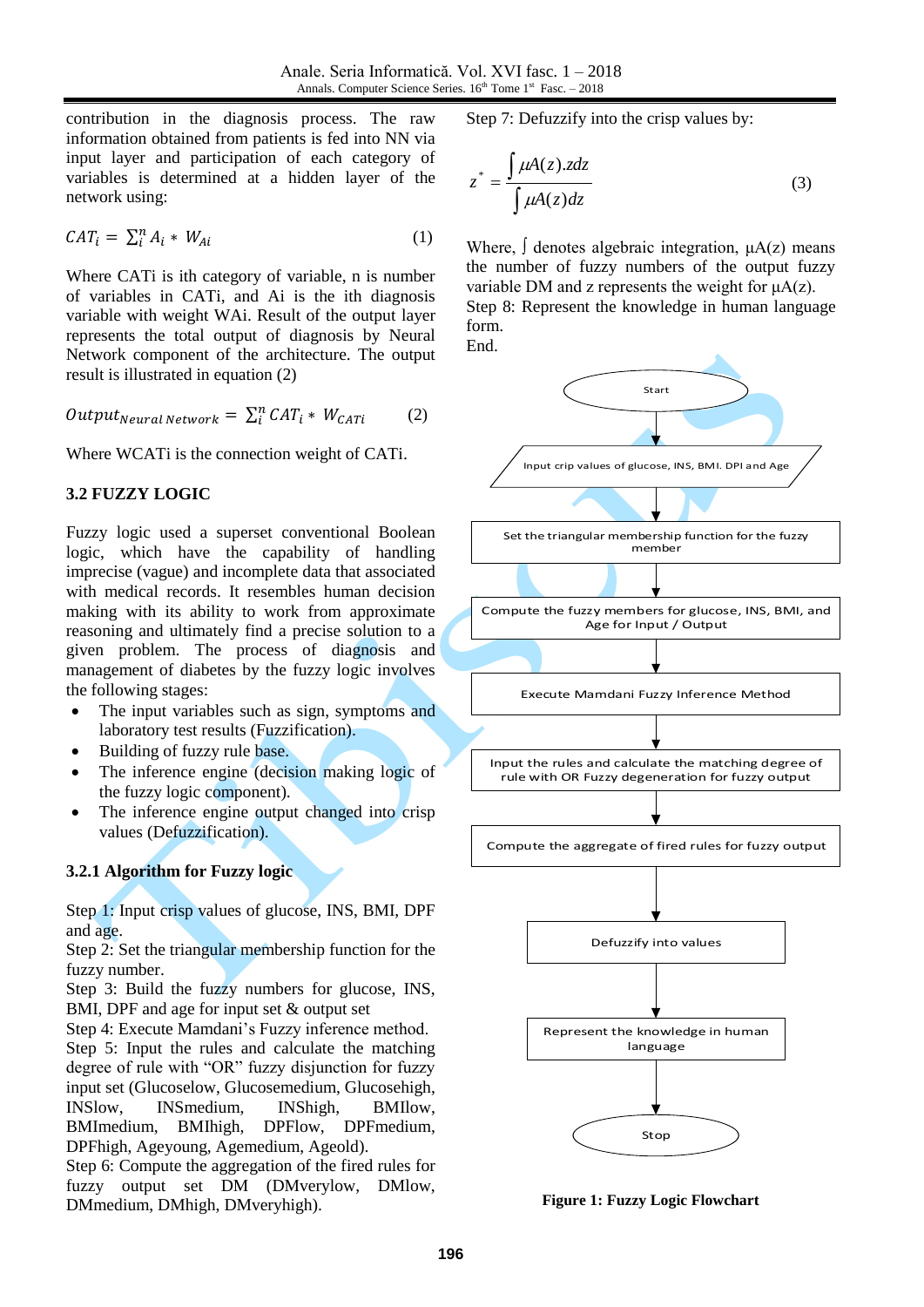

**Figure 2: Sentence Analysis represents the physical data of the person**

### **(a) FUZZIFICATION**

This is the first step of fuzzy inference system. It's involves a domain transformation where crisp inputs are transformed into fuzzy inputs. The fuzzy sets for the indicators, and the output of diagnosis and management of diabetes along with the membership function were defined in fuzzification. The Fuzzy Sets for the Indicators and for the Output of Diabetes Mellitus is as follow;

Number of Pregnancy: {Absent, Normal, Risk}.

Diastolic Blood Pressure: {Low, Medium, High, Very High}.

Teiceps Skin Thickness: {Good, Average, Below Average}.

Glucose: {Low, Medium, High}.

Insulin: {Low, Medium, High}.

Body Mass Index (BMI): {Low, Medium, High}.

Diabetes Pedigree Function (DPF): {Low, Medium, High}.

Age: {Young, Medium, Old}.

Output: {Low, Medium, High}.

For the output fuzzy set, the system used  $0 = Low, 1$  $=$  Medium, and 2 $=$  High. The following table 3 shows the ranges of the output fuzzy sets.

**Table 1: Ranges of the Output Fuzzy set for Diabetes Mellitus Application**

| <i><b>Experience</b></i> <b>Exploration</b> |             |                  |
|---------------------------------------------|-------------|------------------|
| <b>Output Fields</b>                        | Range       | <b>Fuzzy Set</b> |
|                                             | < 0.4       | Low              |
| Result                                      | $0.4 - 0.6$ | Medium           |
|                                             | $0.5 - 1$   | High             |

For the final result, this study considered low as No Diabetes medium and high as Diabetes. After the indicators and their fuzzy sets have been defined, the range values were prepared for the fuzzy sets of each indicator from the collected data collected of the physicians. When the range values for the fuzzy sets were ready, the equations were constructed by using the range values to generate the membership function. This study applied triangular (4) and trapezoidal (5) membership functions equation.

$$
\mu(x) = \begin{cases}\n0, x < a \\
\frac{x-a}{b-a}, a < x \le b \\
\frac{c-x}{c-b}, b < x < c \\
0, x > a\n\end{cases}
$$
\n(4)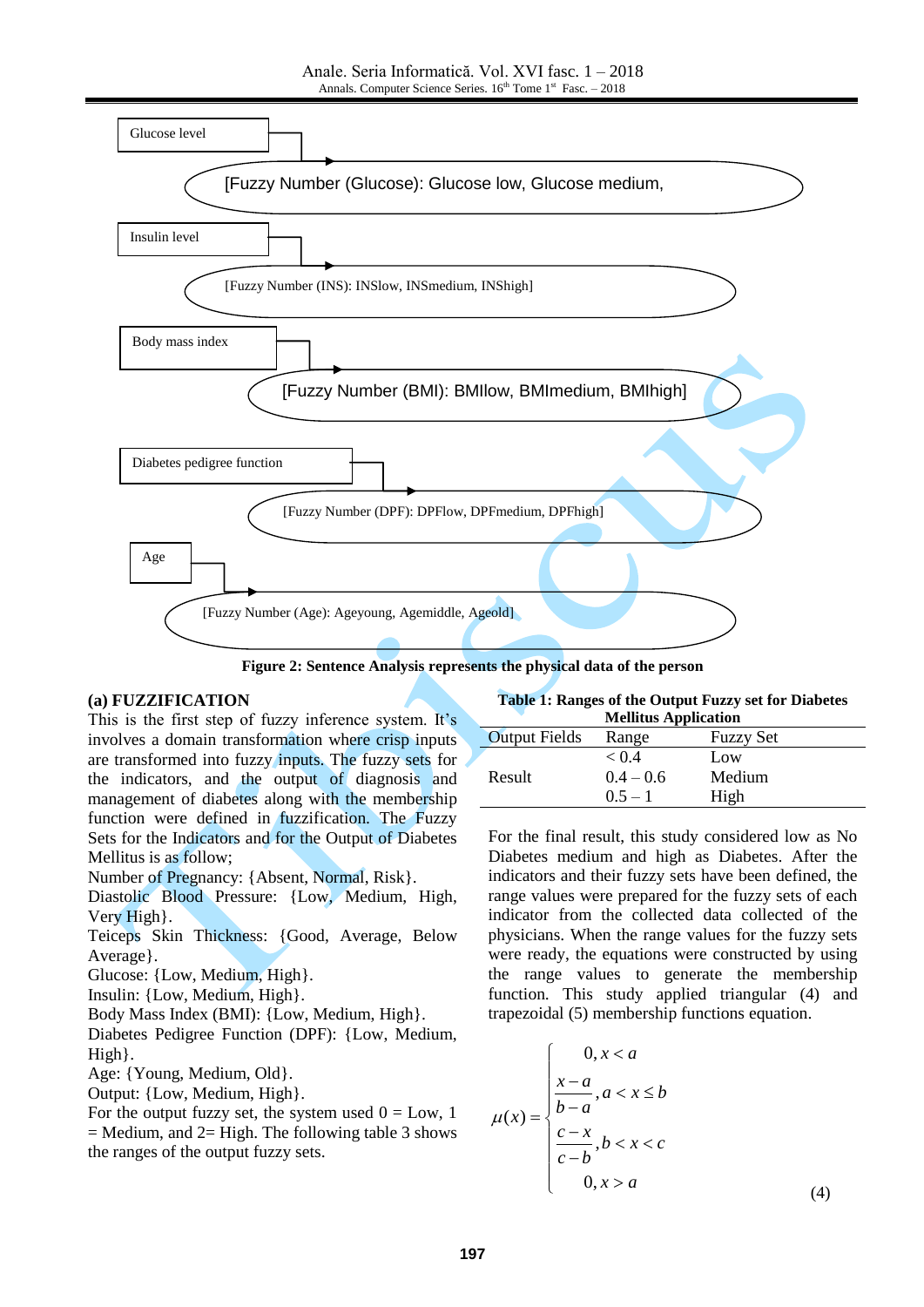$$
trapezoid(x:a,b,c,d) = \begin{cases} 0, x \le a \\ \frac{x-a}{b-a}, a \le x \le b \\ 1, b \le x \le c \\ \frac{d-x}{d-c}, c \le x \le d \\ 0, d \le x \end{cases}
$$
(5)

After generating the membership functions of the fuzzy sets, in order to get the most appropriate membership from the fuzzy set of each indicator, the maximum was taken from the generated membership function of the fuzzy set in each indicator. The maximum was considered because this study followed the Mamdani method to develop the FIS. In Mamdani, maximum is taken from the generated membership function of the fuzzy sets to choose the appropriate membership function.

#### **(b) ESTABLISHMENT OF THEFUZZY RULEBASE**

After obtaining the linguistic terms of the indicators, the next step is to generate the fuzzy rules. For this research work, 25 fuzzy rules were developed for diagnosis and management of diabetes mellitus. The rules set are given below.

- i. If Glucose is Low then Diabetes Mellitus is Low
- ii. If Glucose is Medium then Diabetes Mellitus is Medium
- iii. If Glucose is High then Diabetes Mellitus is High
- iv. If Insulin is Low then Diabetes Mellitus is Low
- v. If Insulin is Medium then Diabetes Mellitus is Medium
- vi. If Insulin is High then Diabetes Mellitus is High
- vii. If Body Mass Index is Low then Diabetes Mellitus is Low
- viii. If Body Mass Index is Medium then Diabetes is Medium Mellitus
- ix. If Body Mass Index is High then Diabetes Mellitus is High
- x. If Diabetes Pedigree Function is Low then Diabetes is Low
- xi. If Diabetes Pedigree Function is Medium then Diabetes Mellitus is Medium
- xii. If Diabetes Pedigree Function is High then Diabetes Mellitus is High
- xiii. If Age is Young then Diabetes Mellitus is Low
- xiv. If Age is Medium then Diabetes Mellitus is Medium
- xv. If Age is Old then Diabetes Mellitus is High
- xvi. If Number of pregnancy is absent then Diabetes Mellitus is Low
- xvii. If Number of pregnancy is Normal then

Diabetes Mellitus is Medium

- xviii. If Number of pregnancy is High then Diabetes Mellitus is High
- xix. If Triceps skin fold thickness is Good then Diabetes Mellitus is Low
- xx. If Triceps skin fold thickness is Average then Diabetes Mellitus is Medium
- xxi. If Triceps skin fold thickness is Below average then Diabetes Mellitus is High
- xxii. If Diastolic blood pressure is low then Diabetes Mellitus is Low
- xxiii. If Diastolic blood pressure is Medium then Diabetes Mellitus is Medium
- xxiv. If Diastolic blood pressure is High then Diabetes Mellitus is High
- xxv. If Diastolic blood pressure is Very high then Diabetes Mellitus is High

### **(c) BUILDING THE INFERENCE ENGINE.**

Inference is the process of drawing conclusion from existing data. The knowledge processor that is modeled after expert's reasoning is inference engine. The membership functions, if-then rules and logical functions are the process of fuzzy inference that are described in them. The following are the five parts of fuzzy inference engine:

- i. Fuzzification
- ii. The if-then fuzzy operator (AND or OR) in the antecedent
- iii. Inference from the predecessor to the resultant
- iv. Aggregation of the consequents across the rules
- v. Defuzzification

#### **(d) DEFUZZIFICATION**

The process of producing a quantifiable result in crisp logic is called defuzzification with a corresponding memberships degrees and a given fuzzy sets. The firing strength of each rule is determined by the last part in the inference engine. Rules 25 and 27 fired at 60% or 0.6 and 40% or 0.4 respectively. For each rule, the logical products must be inferred or combined before being passed on to the defuzzification process (max-min'd, max-dot'd, averaged, root-sum-squared, etc.) for crisp output generation. The inference engine used in this research is presented in Equation 6.

$$
RSS = \sqrt{\sum R^2} = \sqrt{(R_1^2 + R_2^2 + R_3^2 + \dots, R_n^2)}
$$
(6)

Where RSS is the Root Sum Square formula.

The strength values of different rules where  $R_1^2, R_2^2, R_3^2, \ldots, R_n^2$  which share the same conclusion.

The effects of applicable rules, computes the "fuzzy" centroid of the composite area and scales the functions at their respective magnitudes were combines by RSS technique. The method is selected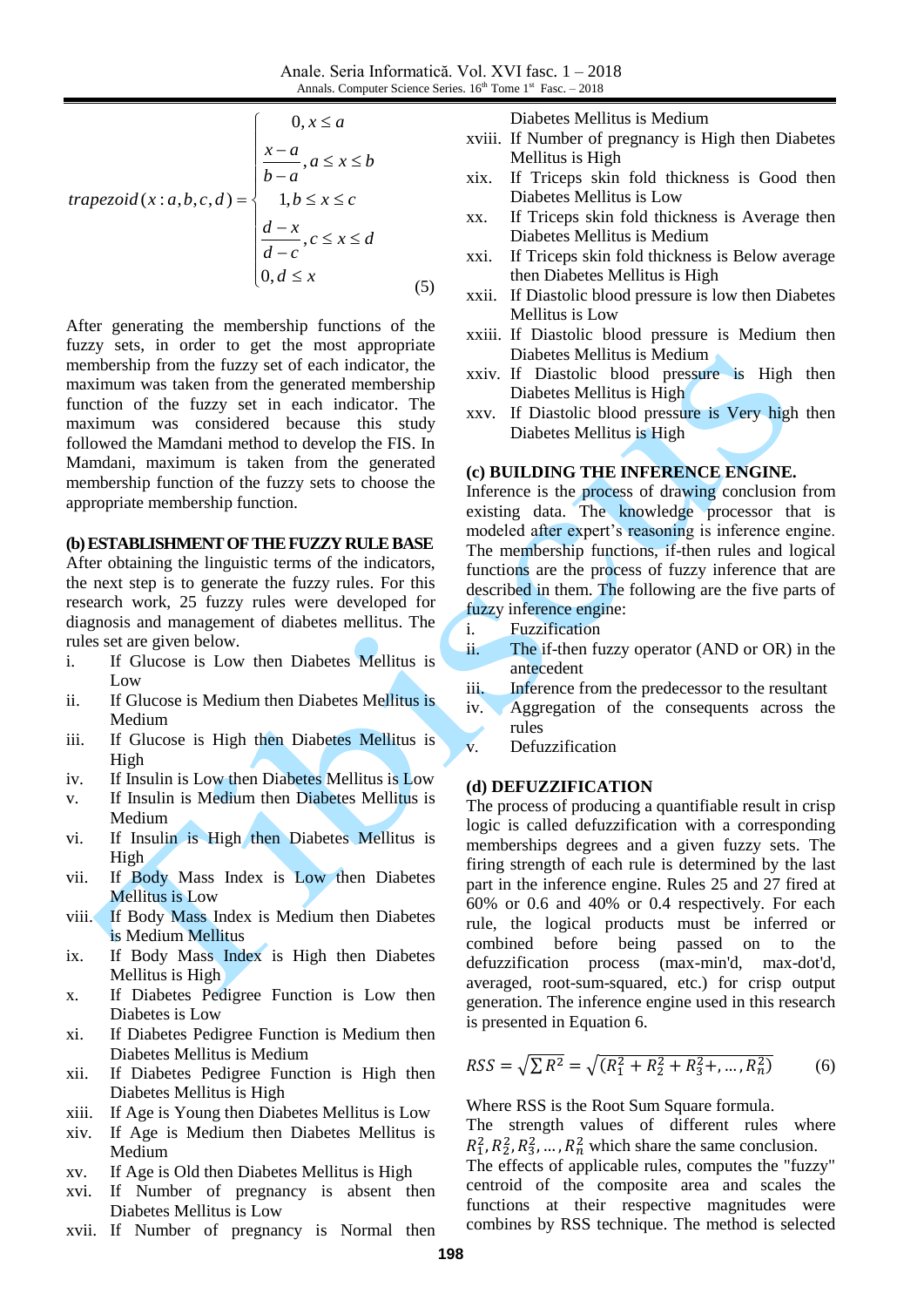for this work because it gives the best weighted influence to all fire rules, but the method is more complicated mathematically than other methods ([SS03]).

# **3.3. GENETIC ALGORITHM**

In this study, genetic optimization is performed to choose optimal values from a group of diagnostic parameters which serve as input. There are 8 attributes in PIMA Indian diabetes dataset in the ANN but the task is to decide which parameters are taken as input in order to minimize computational complexity. The Darwin's theory of natural selection and 'survival of the fittest is called Genetic Algorithm (GA). The algorithm is used mostly in optimization method for feature selection. A problem that advances over successive iteration (generations) through the process of competition and controlled variation uses GA. The process of selection is used to select the chromosomes in the population, the selection must satisfy the associated fitness to form new ones in the rivalry process. Crossover and mutation are genetic operators used to create the new chromosomes. From the current population, the GA uses three main types of rules at each step to create the next generation:

1. The parents that contribute to the population at the next generation (individual) was select using selection rules.

2. Two parents were combined using crossover rules to form children for the next generation

3. Mutation rules apply random changes to individual parents to form children.

A new population P(t) were produces using selection mechanism with copies of chromosomes in P(t-1). Every copies received by each chromosome depends on its fitness; each with higher fitness have a greater chance of contributing copies to  $P(t)$ . The operators applied to P(t)are crossover and mutation. Crossover produces two new offspring from two individuals called parents by swapping parts of the parents. The operator exchanging substrings after a randomly selected crossover point. The likelihood of crossover applied depends on probability defined by the crossover rate, a random choice is made. The operator is not always applied to all pairs of chromosomes in the new population. Mutation is used to prevent premature loss of population diversity by randomly sampling new points in the search space. Mutation overturning one or more random bits in the bit string with a probability equal to the mutation rate. Termination may be triggered by finding an acceptable solution by some criterion or reaching a maximum number of generations. An individual chromosome consists of 24 genes and each gene represents the connection weight of a diagnosis

variable in a length of 1 bit. One feasible solution is to generate an initial population holding a set of possible solutions from random chromosomes. A chromosome is represented as a vector  $C = (CA, \ldots,$ CX) of binary decision variables Ci=0,2,3; encoded in binary representation as string consisting  $\{0, 1\}$ genes. A gene  $Ci =1$  if the ith variable is included in a solution set of a diagnostic process otherwise 0. Fitness function is used to optimize each chromosome by evaluating the genes that constitute the chromosome using their fitness value.

As evolutionary algorithm continues through its cycle, fitness value of each chromosome keeps improving till it reaches an optimum value when it can no longer improve. A number of constraints have been considered in carrying out appropriate management of disease in medical diagnosis; therefore fitness evaluation of chromosome must be done with proper constraint validation. Constraints can be termed as objectives that must be achieved in which some render most of the solutions from the search space hence; its application in GA is problem specific. The fitness evaluation of an individual F(i) is done as:

$$
F_i = (1 + \sum_{i}^{n} W_i * C_{i(p)})^{-1}
$$
 (7)

where n is the number of diagnosis variables, Wi is the weight associated with ith variable and  $Ci(p)$  is the number of violations for ith constraint at solution p. This fitness function has a range of [0, 1] and an optimal solution occurs when we have 0 violations thus  $\sum_{i=0}^{n} W_i * C_{i(p)}$  which results in Fi = 1. Chromosomes with higher fitness value are selected as parents for mating in order to produce outstanding candidates and maximize the fitness function. The probability of choosing an individual for genetic operation is proportional to its fitness, that is, if the fitness value of an individual is Fi, then the probability, Pi, of choosing the individual is:

$$
P_i = \frac{F_i}{\sum_{i=0}^{n-1} F_i} \tag{8}
$$

This process is repeated until an optimal connection weight is achieved.

# **3.4. NEURO-FUZZY- GENETIC INFERENCE SYSTEM (NFGEIS)**

NFGEIS is an inferential technique proposed to integrate GA, ANN and FL components in order to provide a self-learning and adaptive system for handling uncertain and imprecise data for diagnosis of diabetes. The inference system hires feed forward propagation with nine layers of neurons as learning technique. Where computations take place, both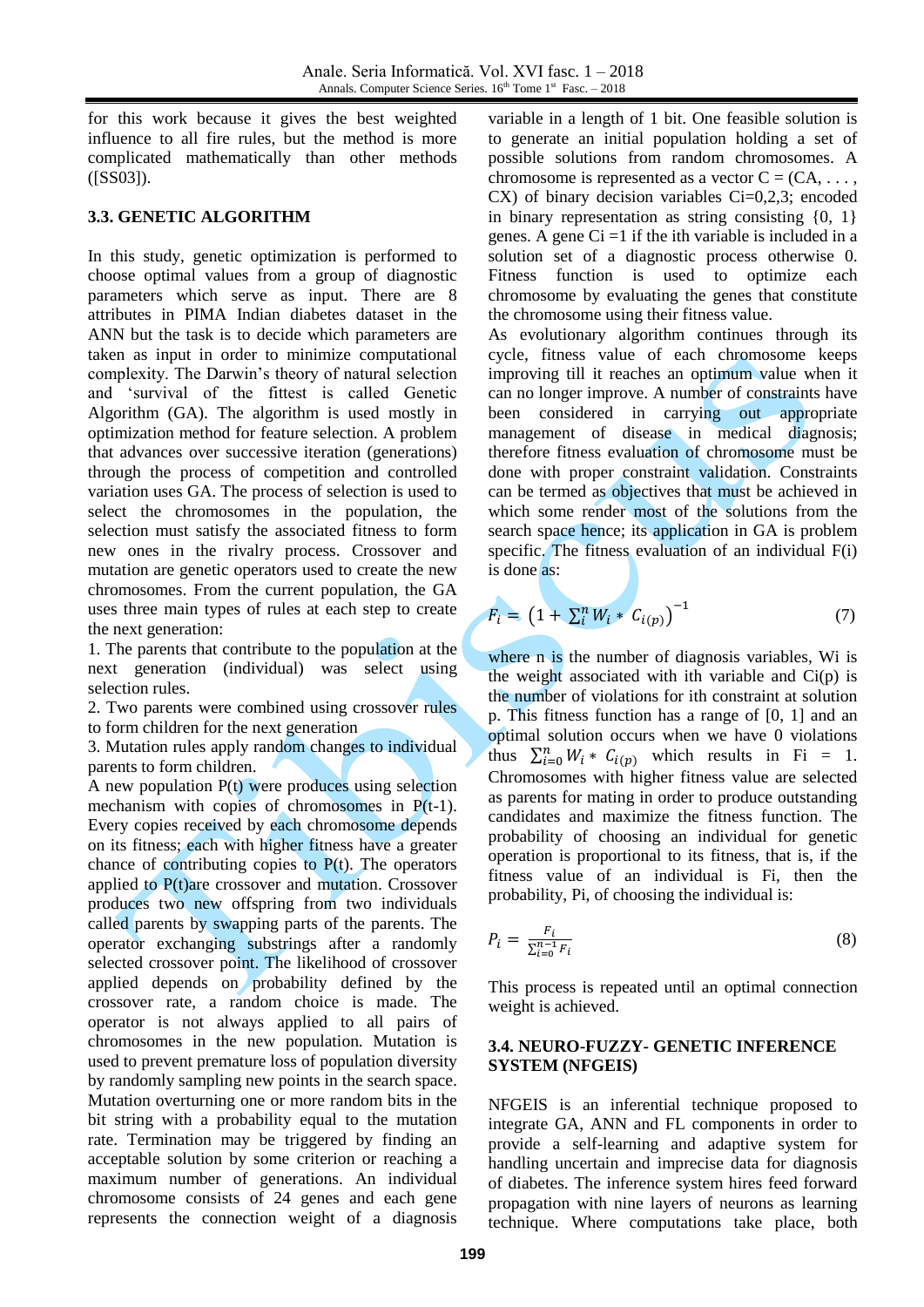hidden and output layers consist of active nodes and the nodes at input layer are passive. The inference engine consists of reasoning algorithm driven by the production rules based on Mamdani's Inference Mechanism. Of the seven layers, the first one consists of active nodes which denote inputs to the system. The inputs are numeric values representing how severe a patient feels the diagnosis variables. The output of this layer is the linguistic labels corresponding to each input value.

The second layer is made up of adaptive nodes that receive the output of preceding layer as input, and

produce their corresponding membership grade determined as:

$$
L_2(x_i) = \mu_{Ai}(X_i) \tag{9}
$$

The fuzzy value of each variable is computed using triangular MF, given as:

$$
\mu_{Ai}(X_i) = \frac{x_i - b}{a - b} \tag{10}
$$



**Figure 3: Block Diagram for the Proposed System**

### **4. CONCLUSION**

The ubiquitousness of information technology has seen medical healthcare delivery systems becoming progressively more integrated, coordinated, effective and efficient through computerization platforms such as artificial intelligence and experts systems as well as decision support systems. Developing countries are increasing suffering from diabetes, the ever increase population can be described as epidemic. In 2005 more than 246 million patients worldwide were being

treated for this chronic disease from International Diabetes Foundation. According to International Diabetes Foundation reports by the year 2025 over 300 million people worldwide will have diabetes. Epidemiological investigations shown that the actual number of people with diabetes mellitus is definitely higher since, on each diagnosed patient there is always one non-diagnosed patient (Diabetes Foundation, 2005). A high percentage of patients with diabetes belong to the group of active population. In this paper a framework model was